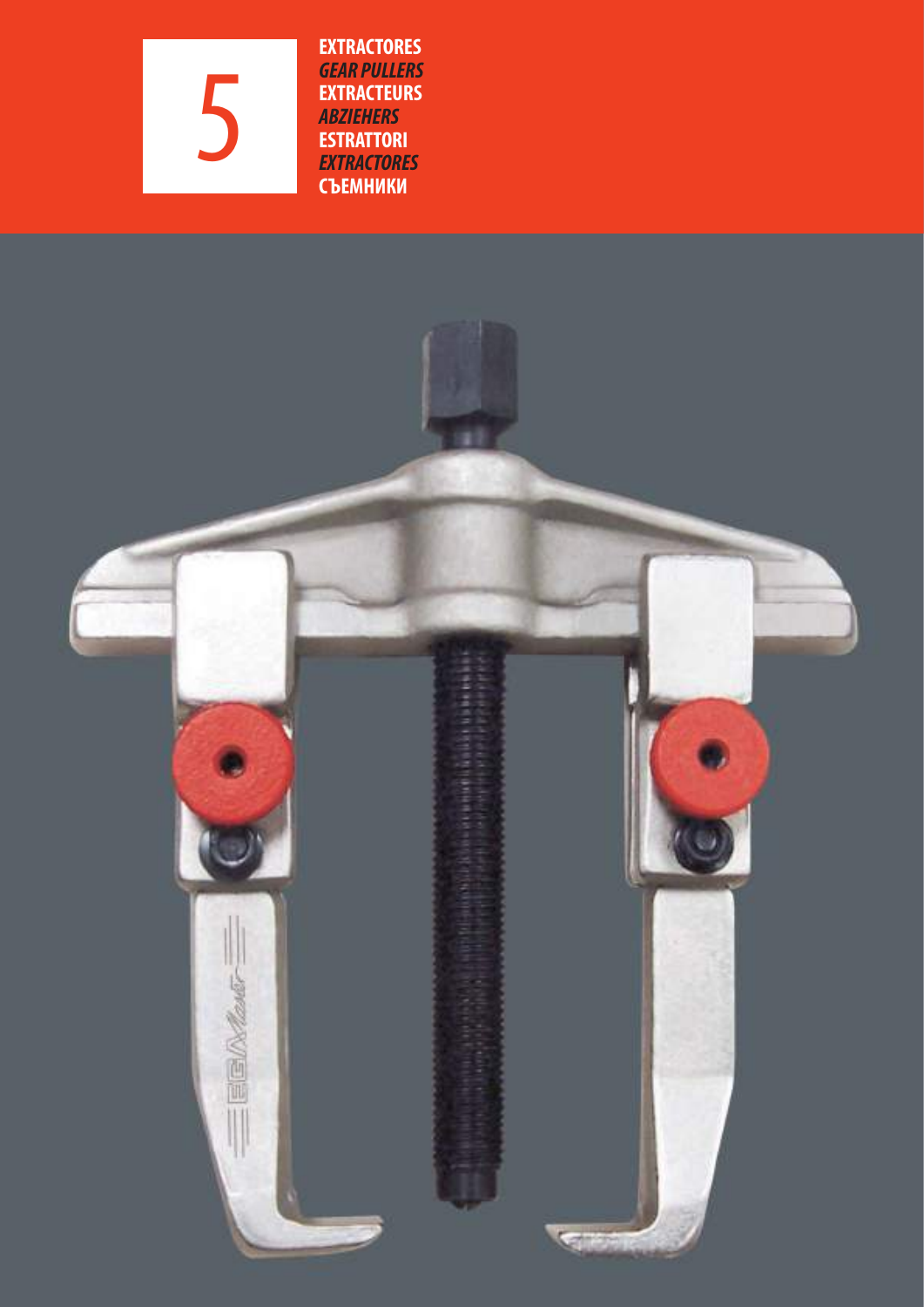



**EXTRACTOR 3 GARRAS ARTICULADAS 2 POSICIONES / 3 JAW GEAR PULLER 2 POSITION / EXTRACTEUR 3 BRAS ARTICULÉS 2 POSITIONS / AUSSEN-INNENABZIEHER 3 KLAUEN 2 POSITIONEN / ESTRATTORE A 3 BRACCIA 2 POSIZIONI / EXTRACTOR DE 3 GARRAS ARTICULADAS 2 POSIÇÕES / СЪЕМНИК С 3-МЯ ЛАПАМИ И 2-МЯ ПОЗИЦИЯМИ**



| COD.  | O.D.<br>inch | $A \setminus r$<br>mm | $B$ (mm) | $C$ (mm) | $D$ (mm) | Kg<br>Ã | Max. Tn $*$ |
|-------|--------------|-----------------------|----------|----------|----------|---------|-------------|
| 62576 | 4            | 14                    | 20-120   | 110      | 60-150   | 0,7     | 2,5         |
| 62577 | 6            | 17                    | 20-165   | 150      | 60-200   |         |             |
| 62578 | a            | 19                    | 36-230   | 210      | 90-280   | 2,7     |             |
| 62579 | 12           | 24                    | 50-320   | 250      | 115-350  | 5,5     | 10          |
| 62580 | 16           |                       | 80-420   | 350      | 125-420  | 8,0     |             |



\*Máxima fuerza de extracción / Maximum pulling force / Force maximale d'extraction

**EXTRACTOR 3 GARRAS ARTICULADAS REVERSIBLES 2 POSICIONES / 3 JAW REVERSIBLE GEAR PULLER 2 POSITION / EXTRACTEUR 3 BRAS ARTICULES RÉVERSIBLES 2 POSITIONS / AUSSENABZIEHER 3 KLAUEN 2 POSITIONEN / ESTRATTORE A 3 BRACCI REVERSIBILI 2 POSIZIONI / EXTRACTOR DE 3 GARRAS ARTICULADO REVERSIVEL 2 POSIÇÕES / СЪЕМНИК С 3-МЯ ЛАПАМИ РЕВЕРСИВНЫЙ 2-МЯ ПОЗИЦИЯМИ**



| COD.  | $\begin{bmatrix} 0.D. \\ inch \end{bmatrix}$ |    | A (mm) B (mm) | $C$ (mm)<br>max. (1) | $C$ (mm)<br>max.(2) | $D$ (mm)<br>max.(1) | $D$ (mm)<br>max.(2) | $E$ (mm)<br>max.(2) | $E$ (mm)<br>max.(1) | $\tilde{\mathbf{\Pi}}$ | Max. Tn * |
|-------|----------------------------------------------|----|---------------|----------------------|---------------------|---------------------|---------------------|---------------------|---------------------|------------------------|-----------|
| 62572 |                                              |    | 102           | 15                   | 80                  | 56                  |                     | 40-92               |                     | 0,4                    | 1.5       |
| 62573 | 6                                            |    | 184           | 25                   | 160                 | 94                  | 123                 | 60-180              | 60-202              |                        |           |
| 62574 | 8                                            | 21 | 236           | 30                   | 210                 | 125,5               | 162,5               | 76-235              | 76-350              | 2,2                    |           |
| 62575 |                                              | 28 | 340           | 50                   | 317                 | 79                  | 228                 | 102-350             | 102-380             | 6,5                    | 10        |



\*Máxima fuerza de extracción / Maximum pulling force / Force maximale d'extraction

**EXTRACTOR 2 GARRAS ARTICULADAS 2 POSICIONES / 2 JAW GEAR PULLER 2 POSITION / EXTRACTEUR 2 BRAS ARTICULES 2 POSITIONS / AUSSEN-INNENABZIEHER 2 KLAUEN / ESTRATTORE ARTICULATE A 2 BRACCIA 2 POSIZIONI / EXTRACTOR DE 2 GARRAS ARTICULADAS 2 POSIÇÕES / СЪЕМНИК С 2-МЯ ЛАПАМИ И 2-МЯ ПОЗИЦИЯМИ**



| COD.  | O.D.<br>inch | A(x)<br>mm | $B$ (mm) | $C$ (mm) | $D$ (mm) | Kg<br>$\vec{r}$ | Max. Tn $*$ |
|-------|--------------|------------|----------|----------|----------|-----------------|-------------|
| 62581 | 4            | 14         | 20-120   | 110      | 60-150   | 0,5             | 3,5         |
| 62582 | 6            | 15         | 20-165   | 150      | 60-200   | 0,8             |             |
| 62583 | a            |            | 36-230   | 210      | 90-280   | 2,0             |             |
| 62584 | 12           |            | 50-320   | 250      | 115-350  | 4,0             | 10          |
| 62585 | 16           | 26         | 80-420   | 350      | 125-420  | 5,8             |             |



\*Máxima fuerza de extracción / Maximum pulling force / Force maximale d'extraction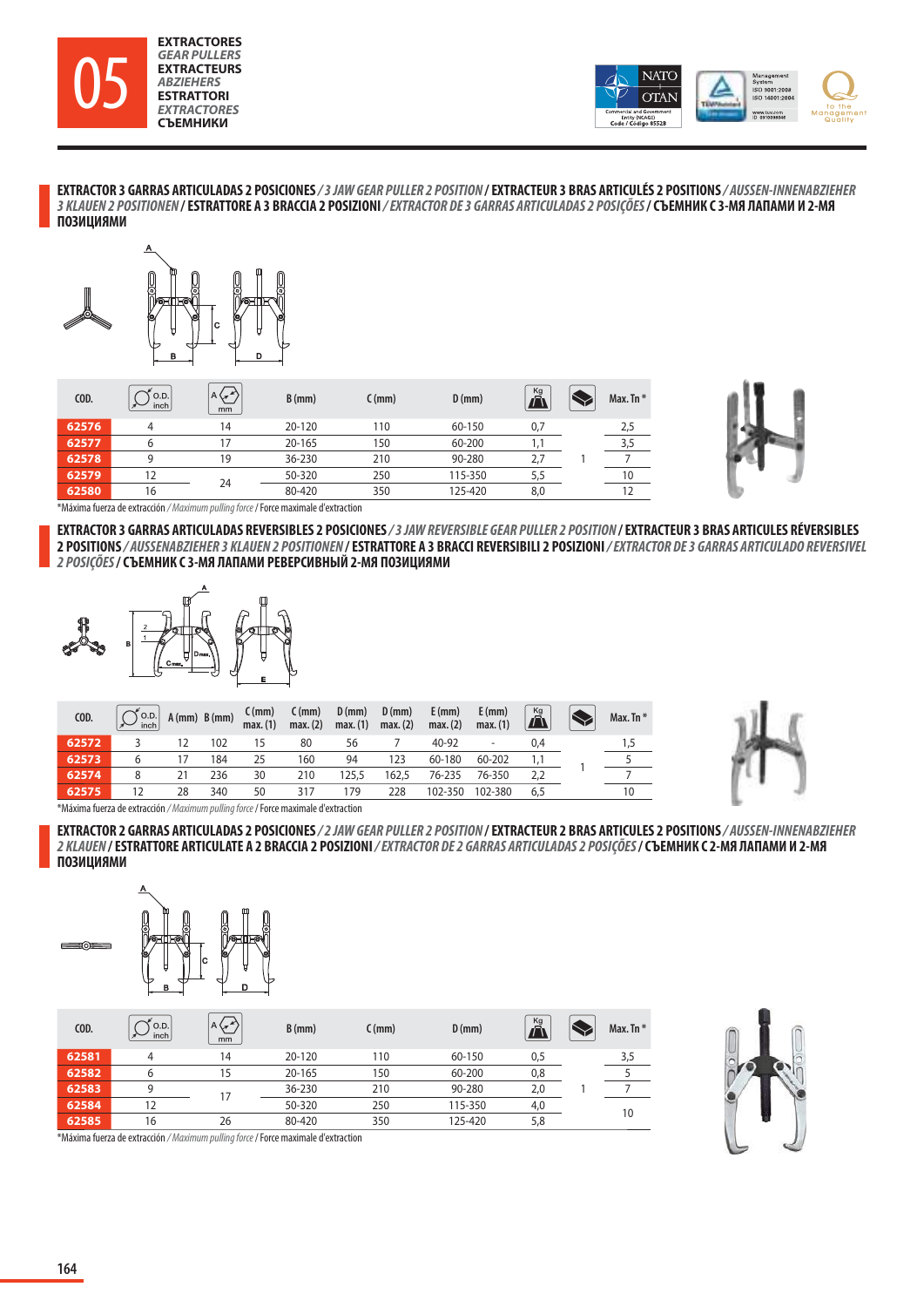



**EXTRACTOR 2 GARRAS UNIVERSAL / UNIVERSAL 2 JAW GEAR PULLER / EXTRACTEUR DEUX BRAS UNIVERSEL / UNIVERSELLE AUSZIEHER 2 KLAUEN / ESTRATTORE UNIVERSALE A 2 BRACCIA / EXTRACTOR DE DUAS GARRAS UNIVERSAL / УНИВЕРСАЛЬНЫЙ СЪЕМНИК С 2-МЯ ЛАПАМИ**



| COD.  | O.D.<br>inch | A(x)<br>mm | $B$ (mm) | $C$ (mm) | $D$ (mm) | Kg<br>Ã | Max. Tn $*$ |
|-------|--------------|------------|----------|----------|----------|---------|-------------|
| 62586 |              |            | 25-80    | 100      | 70-130   | 1,0     | 2,5         |
| 62587 |              |            | 25-130   |          | 80-180   | 1,2     |             |
| 62588 |              | 23         | 50-160   | 150      | 105-220  | 2,7     | 4,5         |
| 62589 |              | 25         | 60-200   |          | 120-270  | 3,1     |             |
| 62590 | q            | 27         | 80-250   | 200      | 160-330  | 6,5     |             |





\*Máxima fuerza de extracción / Maximum pulling force / Force maximale d'extraction

**EXTRACTOR 6 GARRAS UNIVERSAL / UNIVERSAL 6 JAW GEAR PULLER / EXTRACTEUR 6 BRAS UNIVERSEL / UNIVERSELLE AUSZIEHER 6 KLAUEN / ESTRATTORE UNIVERSALE A 6 BRACCIA / EXTRACTOR DE 6 GARRAS UNIVERSAL / УНИВЕРСАЛЬНЫЙ СЪЕМНИК С 6-МЯ ЛАПАМИ**



| COD.                                                                                     | $\left[\bigcirc \text{S.}\right]$ $\left[\bigcirc \text{S.}\right]$ $\left[\bigcirc \text{S.}\right]$ $\left[\bigcirc \text{S.}\right]$ $\left[\bigcirc \text{S.}\right]$ $\left[\bigcirc \text{S.}\right]$ $\left[\bigcirc \text{S.}\right]$ $\left[\bigcirc \text{S.}\right]$ $\left[\bigcirc \text{S.}\right]$ $\left[\bigcirc \text{S.}\right]$ $\left[\bigcirc \text{S.}\right]$ $\left[\bigcirc \text{S.}\right]$ $\left[\bigcirc \text{S.}\right]$ $\left[\bigcirc \text{S.}\right$ |  |  |  |  |     |     |            |  |  |
|------------------------------------------------------------------------------------------|--------------------------------------------------------------------------------------------------------------------------------------------------------------------------------------------------------------------------------------------------------------------------------------------------------------------------------------------------------------------------------------------------------------------------------------------------------------------------------------------|--|--|--|--|-----|-----|------------|--|--|
|                                                                                          | 62801 5 17 175 30-130 100                                                                                                                                                                                                                                                                                                                                                                                                                                                                  |  |  |  |  | 200 | 250 | 80-180 3 1 |  |  |
| Máxima fuerza de extracción / <i>Maximum nulling force /</i> Force maximale d'extraction |                                                                                                                                                                                                                                                                                                                                                                                                                                                                                            |  |  |  |  |     |     |            |  |  |



\*Máxima fuerza de extracción / Maximum pulling force / Force maximale d'extraction

**EXTRACTOR 4 GARRAS UNIVERSAL / UNIVERSAL 4 JAW GEAR PULLER / EXTRACTEUR 4 BRAS UNIVERSEL / UNIVERSELLE AUSZIEHER 4 KLAUEN / ESTRATTORE UNIVERSALE A 4 BRACCIA / EXTRACTOR DE 4 GARRAS UNIVERSAL / УНИВЕРСАЛЬНЫЙ СЪЕМНИК С 4-МЯ ЛАПАМИ**





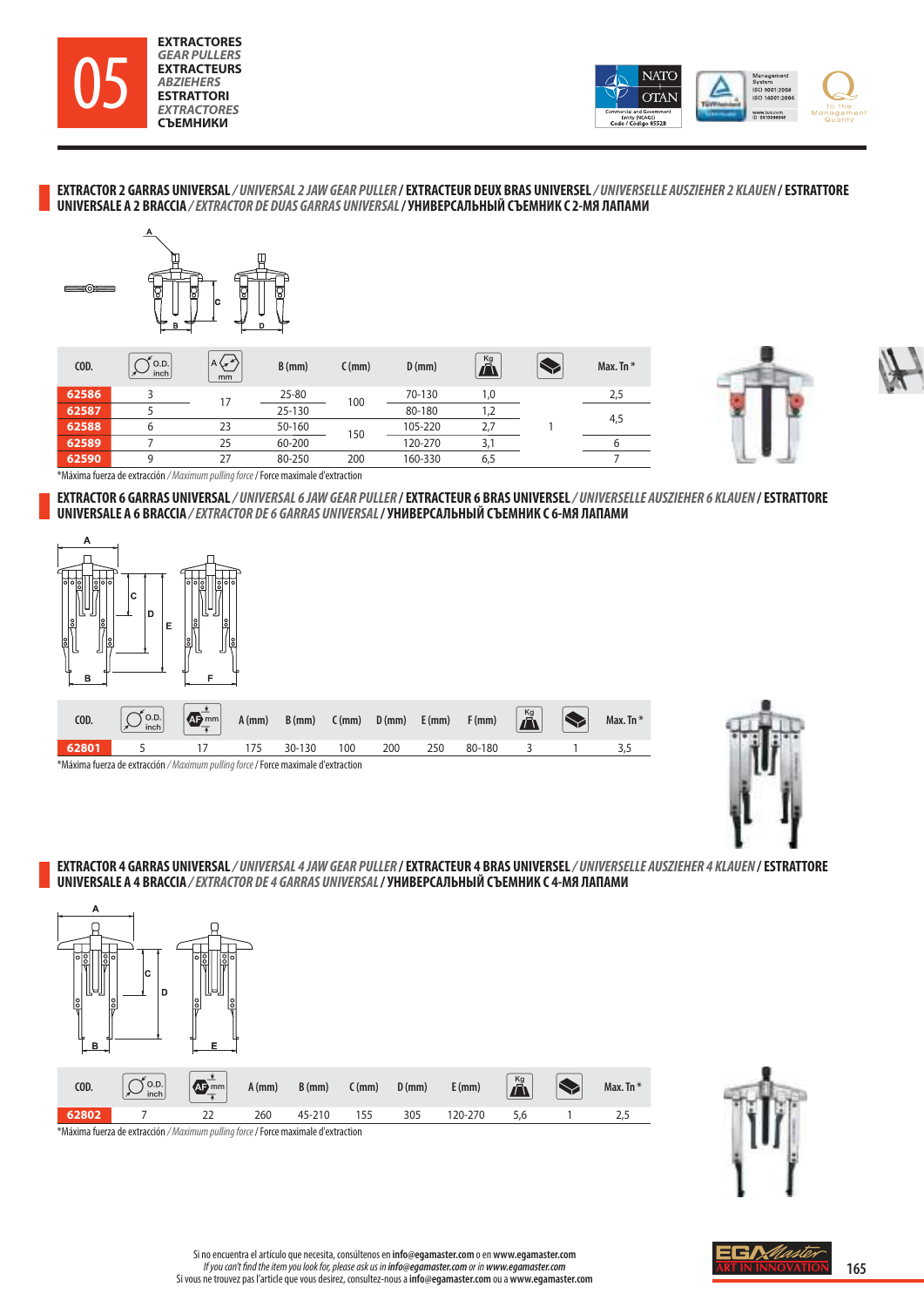



**EXTRACTOR 3 GARRAS UNIVERSAL / UNIVERSAL 3 JAW GEAR PULLER / EXTRACTEUR 3 BRAS UNIVERSEL / UNIVERSELLE AUSZIEHER 3 KLAUEN / ESTRATTORE UNIVERSALE A 3 BRACCIA / EXTRACTOR DE 3 GARRAS UNIVERSAL / УНИВЕРСАЛЬНЫЙ СЪЕМНИК С 3-МЯ ЛАПАМИ**





**EXTRACTOR 3 GARRAS / 3 JAW GEAR PULLER / EXTRACTEUR 3 BRAS / AUSZIEHER 3 KLAUEN / ESTRATTORE A 3 BRACCIA / EXTRACTOR DE 3 GARRAS / СЪЕМНИК С 3-МЯ ЛАПАМИ**



| COD.                                                                                      | O.D.<br>inch | $A \setminus z$<br>mm | $B$ (mm) | . (mm) | $\frac{Kg}{\sqrt{2}}$ |  | Max. Tn $*$ |  |
|-------------------------------------------------------------------------------------------|--------------|-----------------------|----------|--------|-----------------------|--|-------------|--|
| 62816                                                                                     |              | 14                    | 20-110   | 110    |                       |  |             |  |
| 62817                                                                                     |              | 19                    | 25-160   | 140    |                       |  |             |  |
| *Máxima fuerza de extracción / <i>Maximum pulling force</i> / Force maximale d'extraction |              |                       |          |        |                       |  |             |  |



 $\mathsf{sn}$  / Maximum pulling force /  $\mathsf{sn}$ 

**EXTRACTOR 2 GARRAS / 2 JAW GEAR PULLER / EXTRACTEUR 2 BRAS / AUSZIEHER 2 KLAUEN / ESTRATTORE A 2 BRACCIA / EXTRACTOR DE DUAS GARRAS / СЪЕМНИК С 2-МЯ ЛАПАМИ**



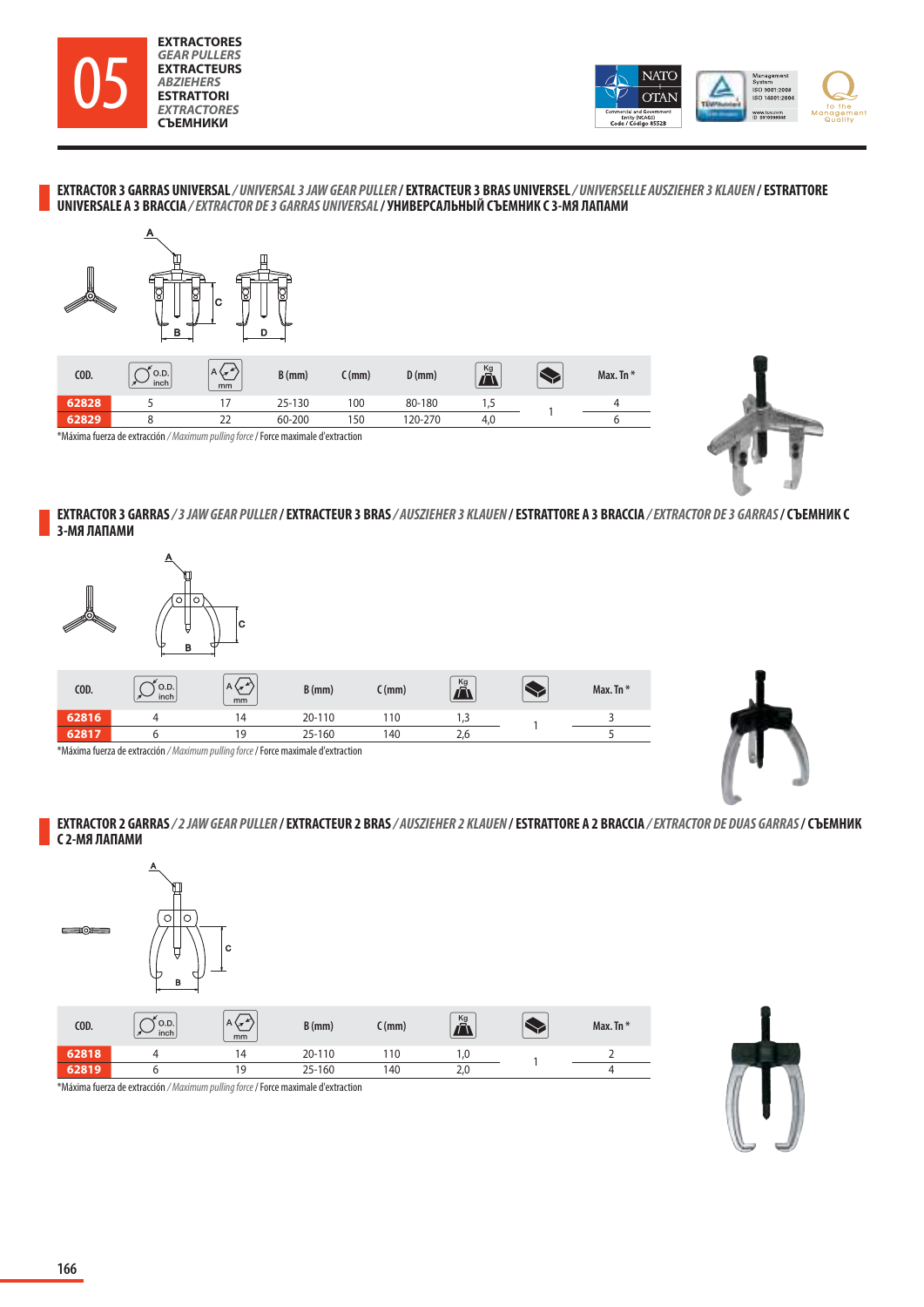



**EXTRACTOR 3 GARRAS LIGERO / 3 JAW LIGHT GEAR PULLER / EXTRACTEURS 3 BRAS LÉGER / AUSZIEHER 3 KLAUEN / ESTRATTORE A 3 BRACCIA LEGA LEGGERA / EXTRACTOR DE TRÊS GARRAS LIGEIRO / СЪЕМНИК С 3-МЯ ЛАПАМИ ОБЛЕГЧЕННЫЙ**







\*Máxima fuerza de extracción / Maximum pulling force / Force maximale d'extraction

## **EXTRACTOR 2 GARRAS LIGERO / 2 JAW LIGHT GEAR PULLER / EXTRACTEURS 2 BRAS LÉGER / AUSZIEHER 2 KLAUEN / ESTRATTORE A 2 BRACCIA LEGA LEGGERA / EXTRACTOR DE DUAS GARRAS LIGEIRO / СЪЕМНИК С 2-МЯ ЛАПАМИ ОБЛЕГЧЕННЫЙ**



| COD.  | O.D.<br>inch                                                                       | $A \left\langle \pi \right\rangle$<br>mm | $B$ (mm)  | C (mm) | $\overline{\mathbf{D}}$ |  | Max. Tn $*$ |  |
|-------|------------------------------------------------------------------------------------|------------------------------------------|-----------|--------|-------------------------|--|-------------|--|
| 62824 |                                                                                    |                                          | 15-60     | 50     | 0,2                     |  |             |  |
| 62825 | 2.3/4                                                                              |                                          | $15 - 70$ | 70     |                         |  |             |  |
| 62826 | 3.1/4                                                                              |                                          | 15-80     | 80     | 0,3                     |  |             |  |
|       | *Mávima fuerza de extracción / Mavimum nullina force / Force mavimale d'extraction |                                          |           |        |                         |  |             |  |



\*Máxima fuerza de extracción / Maximum pulling force / Force maximale d'extraction

**EXTRACTOR DE RÓTULAS / BALL JOINT PULLER / EXTRACTEUR DE ROULEMENTS / KUGELGELENKABZIEHER / ESTRATTORE A SFERE / EXTRACTOR DE RÓTULAS / СЪЕМНИК**







Si no encuentra el artículo que necesita, consúltenos en **info@egamaster.com** o en **www.egamaster.com** *If you can't find the item you look for, please ask us in info@egamaster.com or in www.egamaster.com<br>Si vous ne trouvez pas l'article que vous desirez, consultez-nous a info@egamaster.com ou a www.egamaster.com*